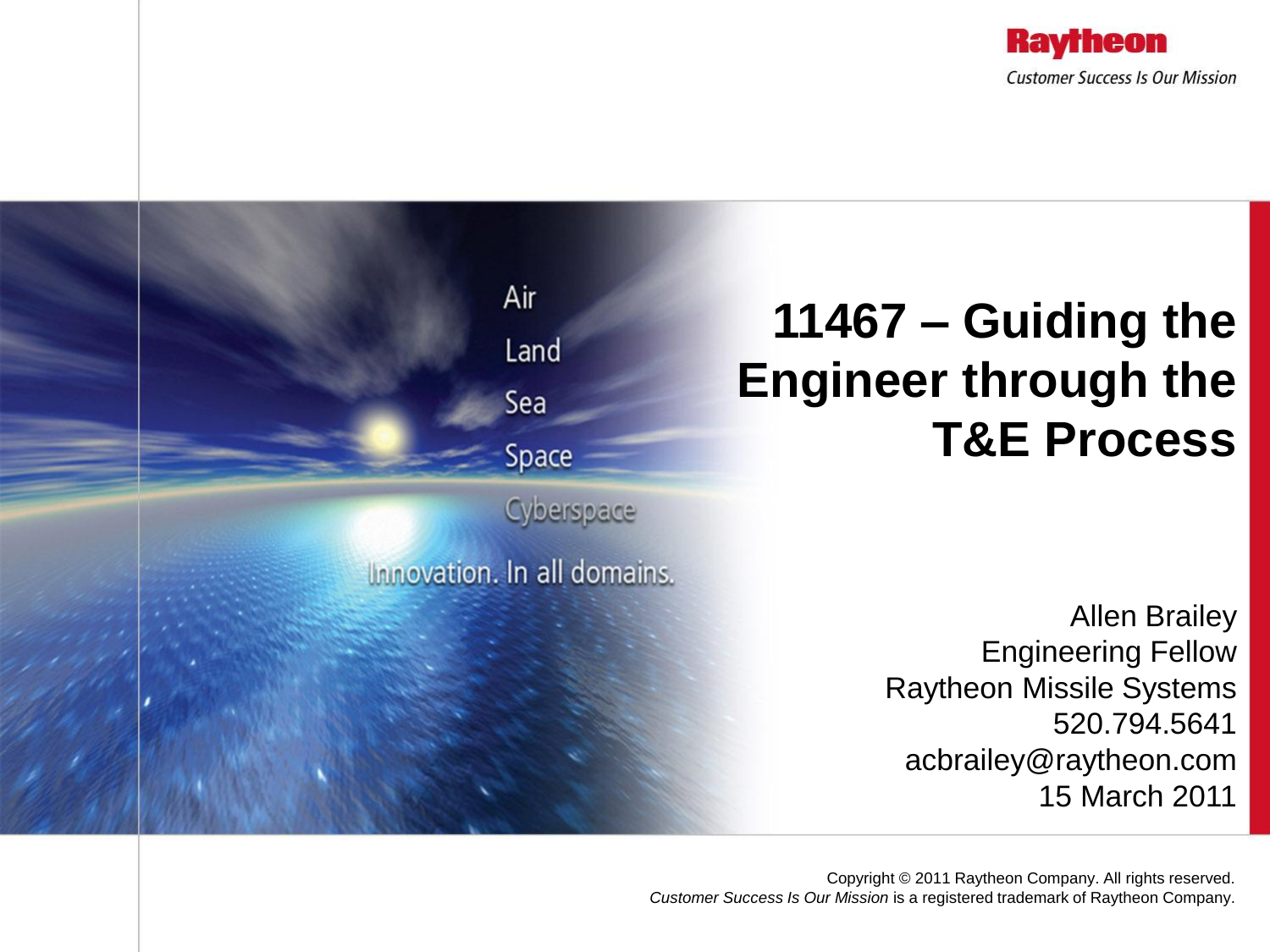

# **Who We Are**

Raytheon Corporation Raytheon Missile Systems (RMS) **Engineering** Systems Test Directorate

- System Test Director reports to RMS VP of Engineering
- **Three Major Elements of Systems Test** 
	- Hardware in the Loop (HWIL) simulators
	- Special Test Equipment
	- Integration and Verification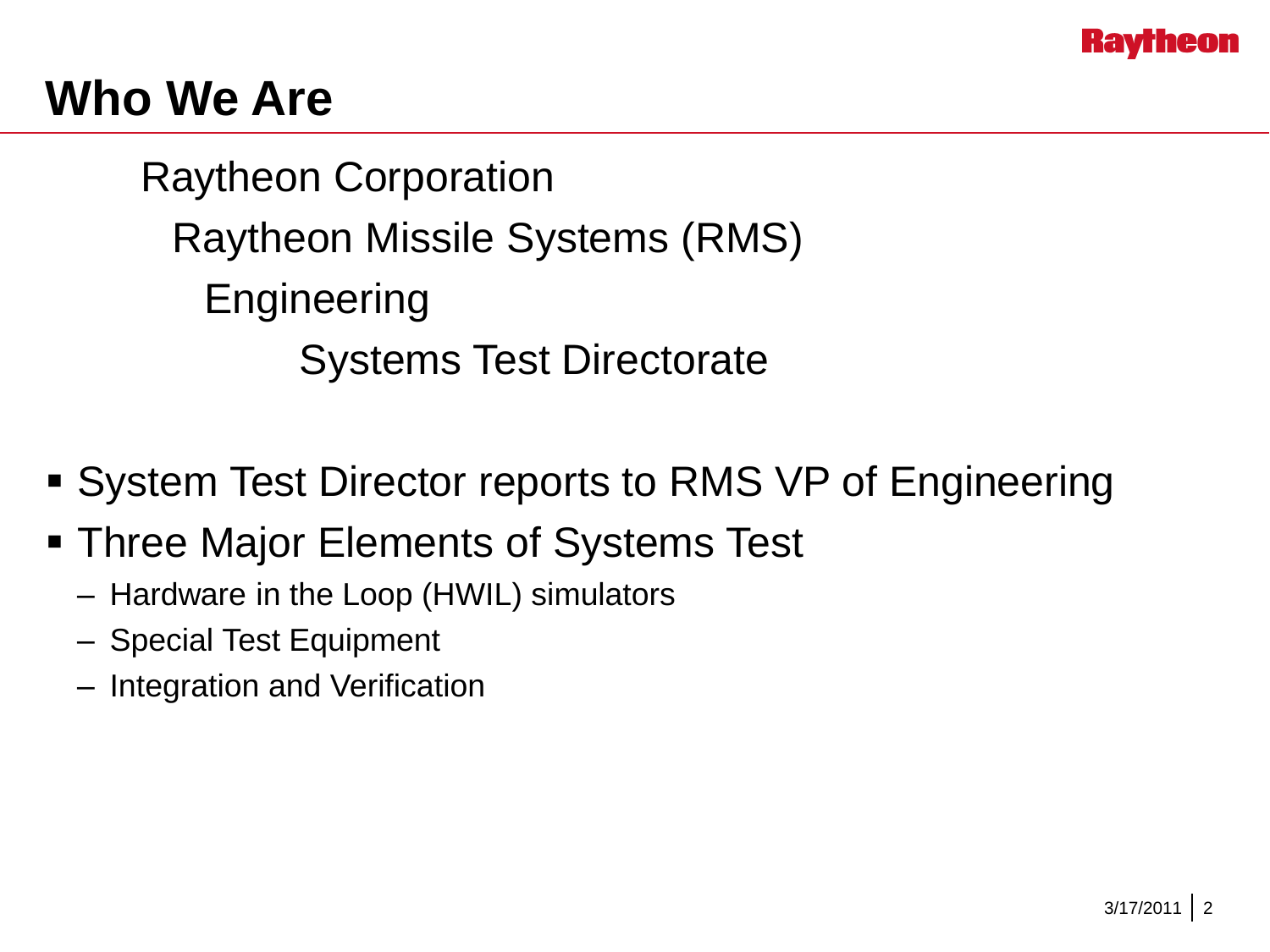**Ravrheon** 

# **Command Media**

- Numerous sources for command media
	- Corporate: Integrated Product Development System
	- Business Unit (RMS) Directives
	- Organizational Directives
	- Program Directives

| <b>Integrated Product Development Process</b><br><b>Process Assets Library</b><br>Methods, Enablers and<br>Training | <b>IPDS</b> |
|---------------------------------------------------------------------------------------------------------------------|-------------|
|                                                                                                                     |             |
|                                                                                                                     |             |
|                                                                                                                     |             |
|                                                                                                                     |             |

### **How We Do Our Job**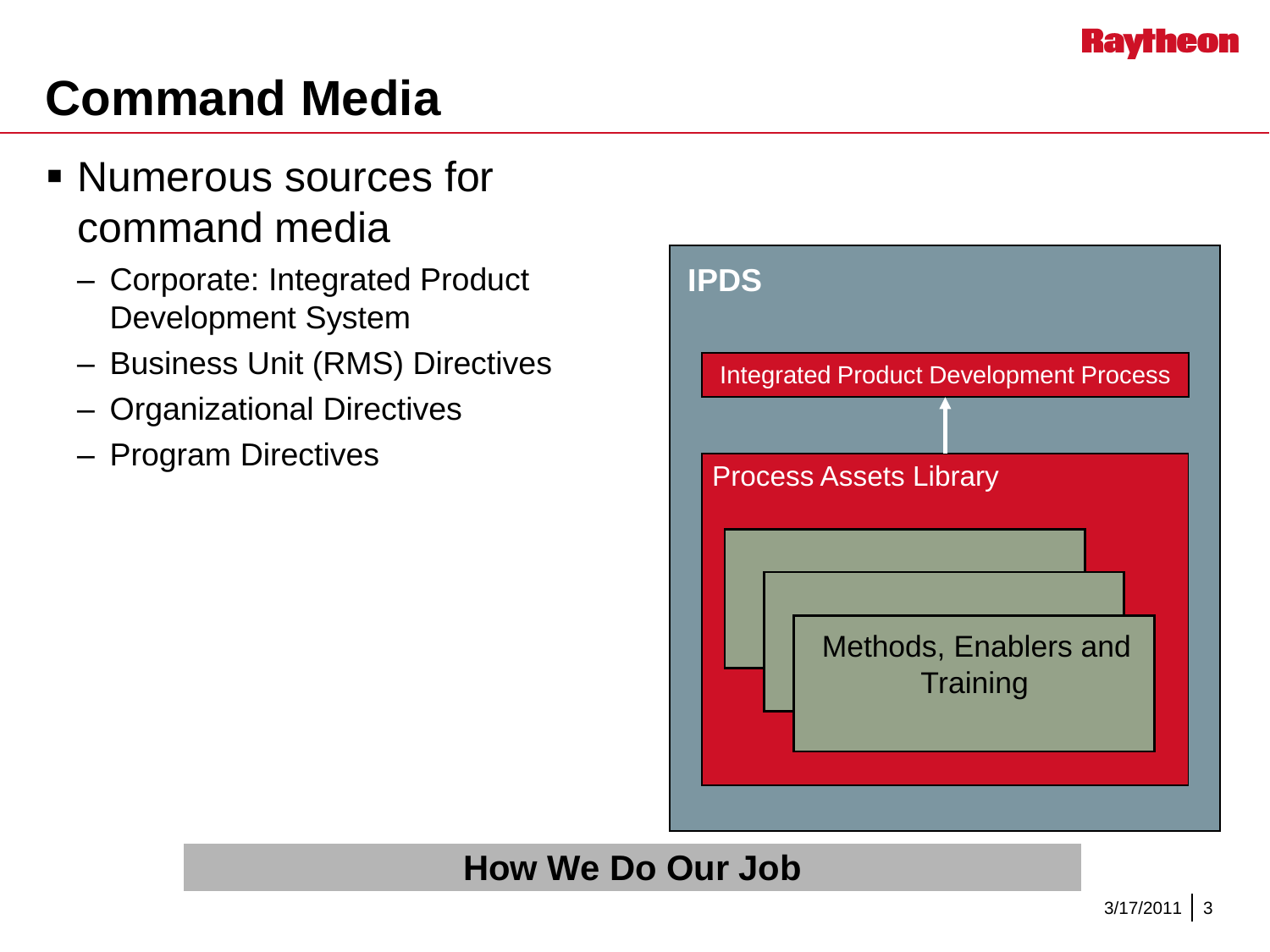#### **Raytheon**

# **One Page Process (1PP) tailored to discipline**



### **Designed to follow the life cycle of a program from proposal to production** 3/17/2011 2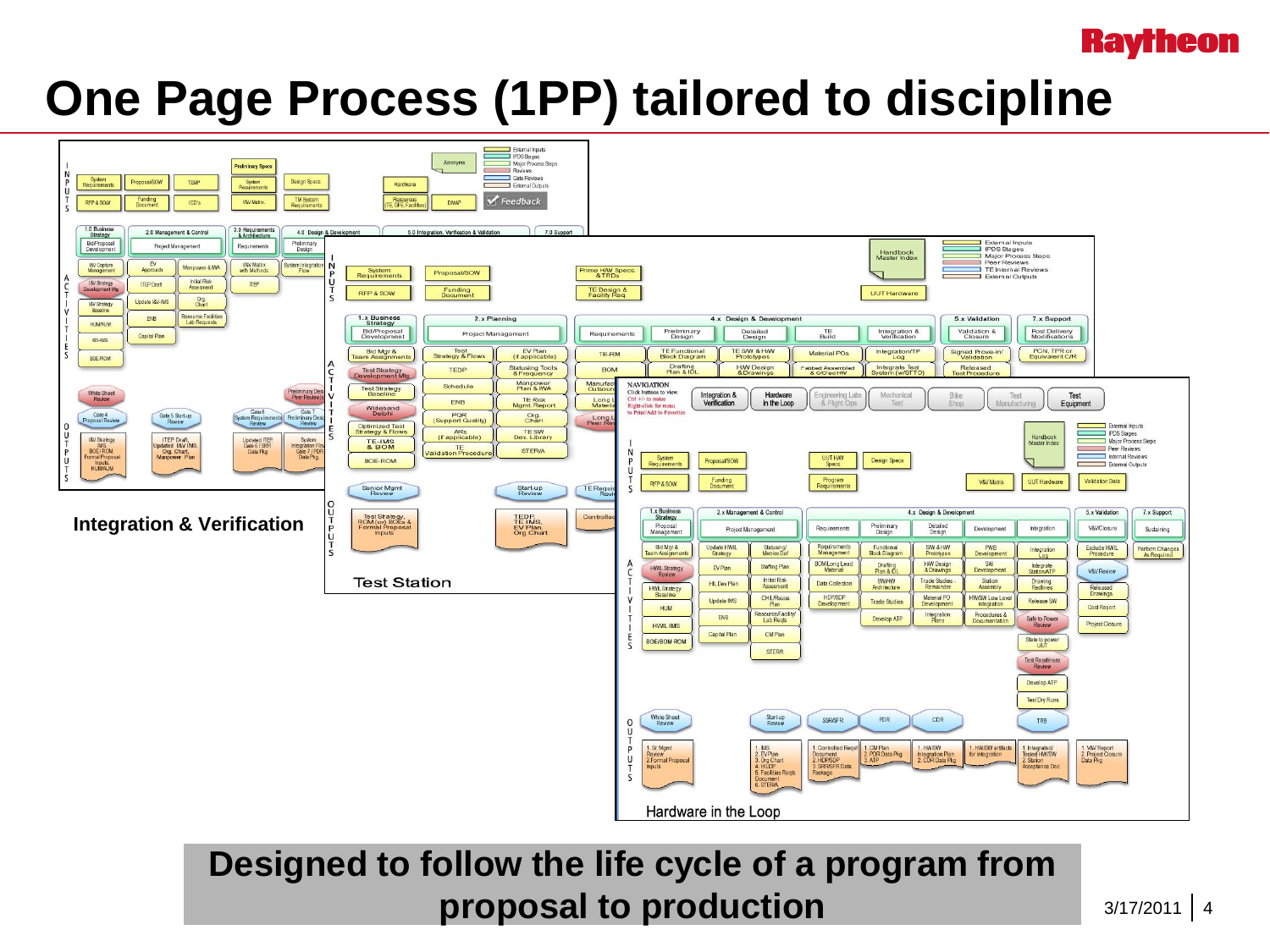

# **One Page Process Web Page**

- Acts as a front end that provides linkages back to command media
- **Includes Test Equipment, HWIL,** I&V
	- continue to work to incorporate all functions in the directorate
- HTML/Web based & accessible from directorate home page



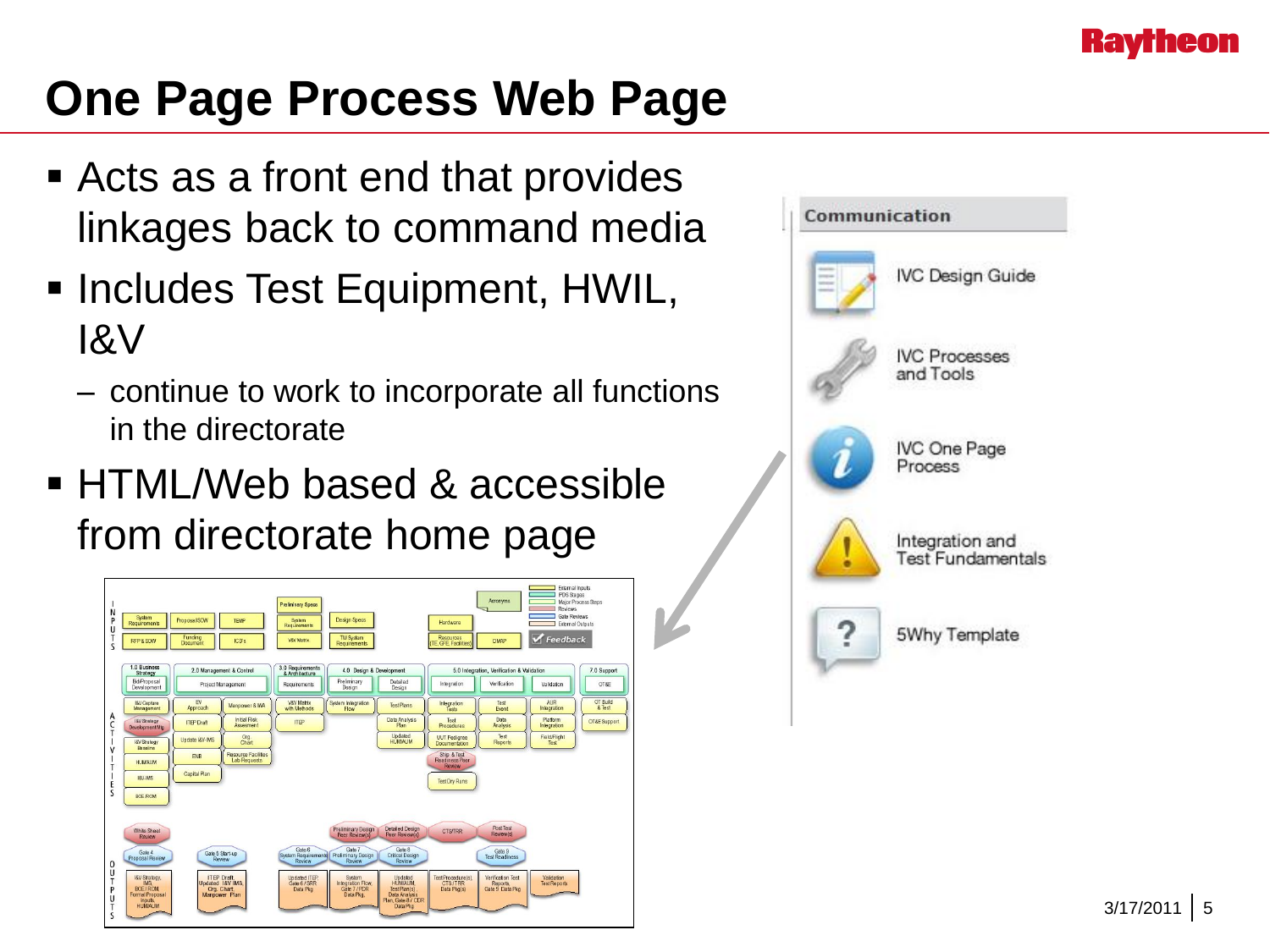

### **Details on I&V Process**

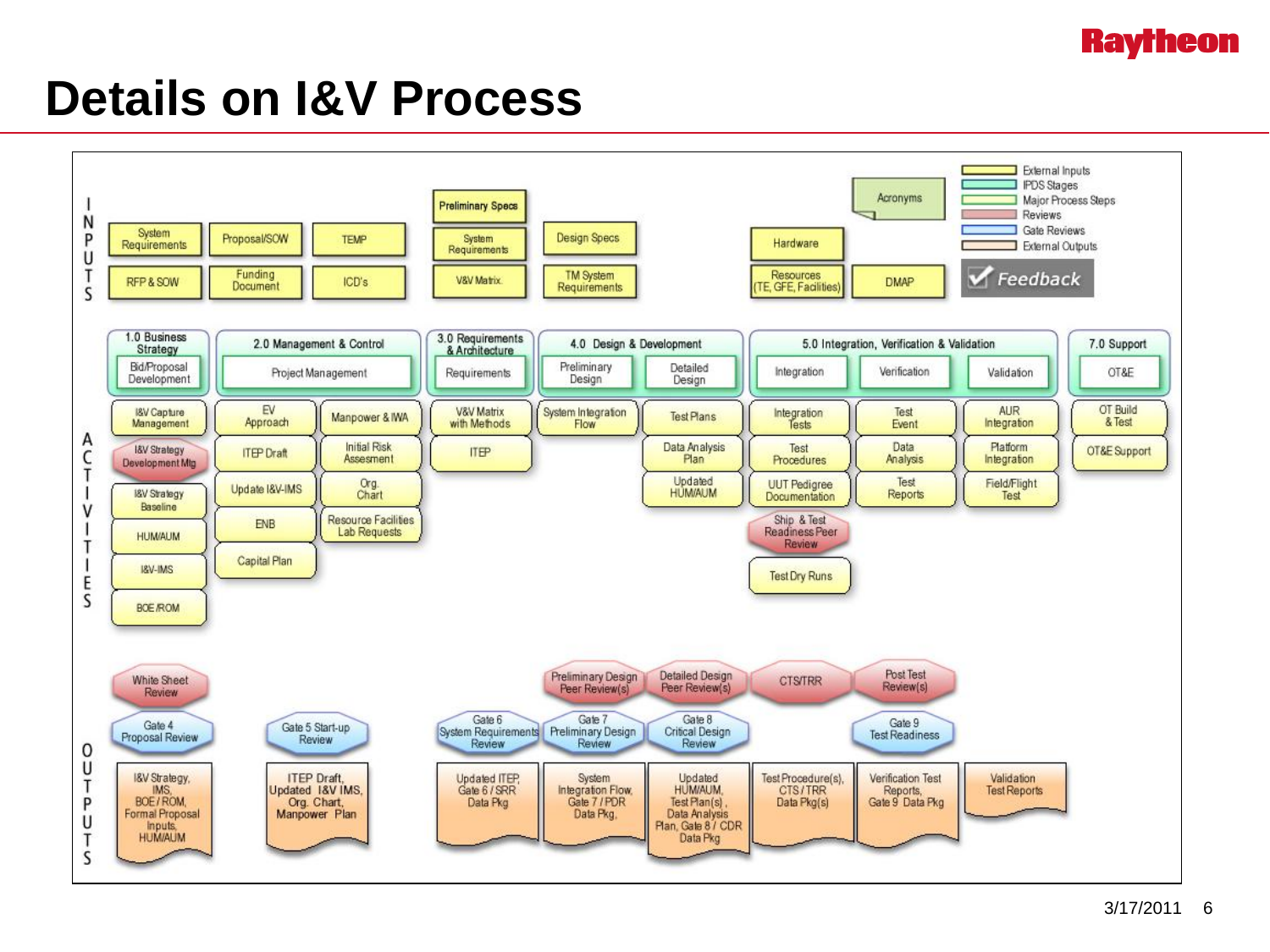

## **Input Across Top**



Inputs: Documentation/Products which are expected to be received from **outside** the I&V organization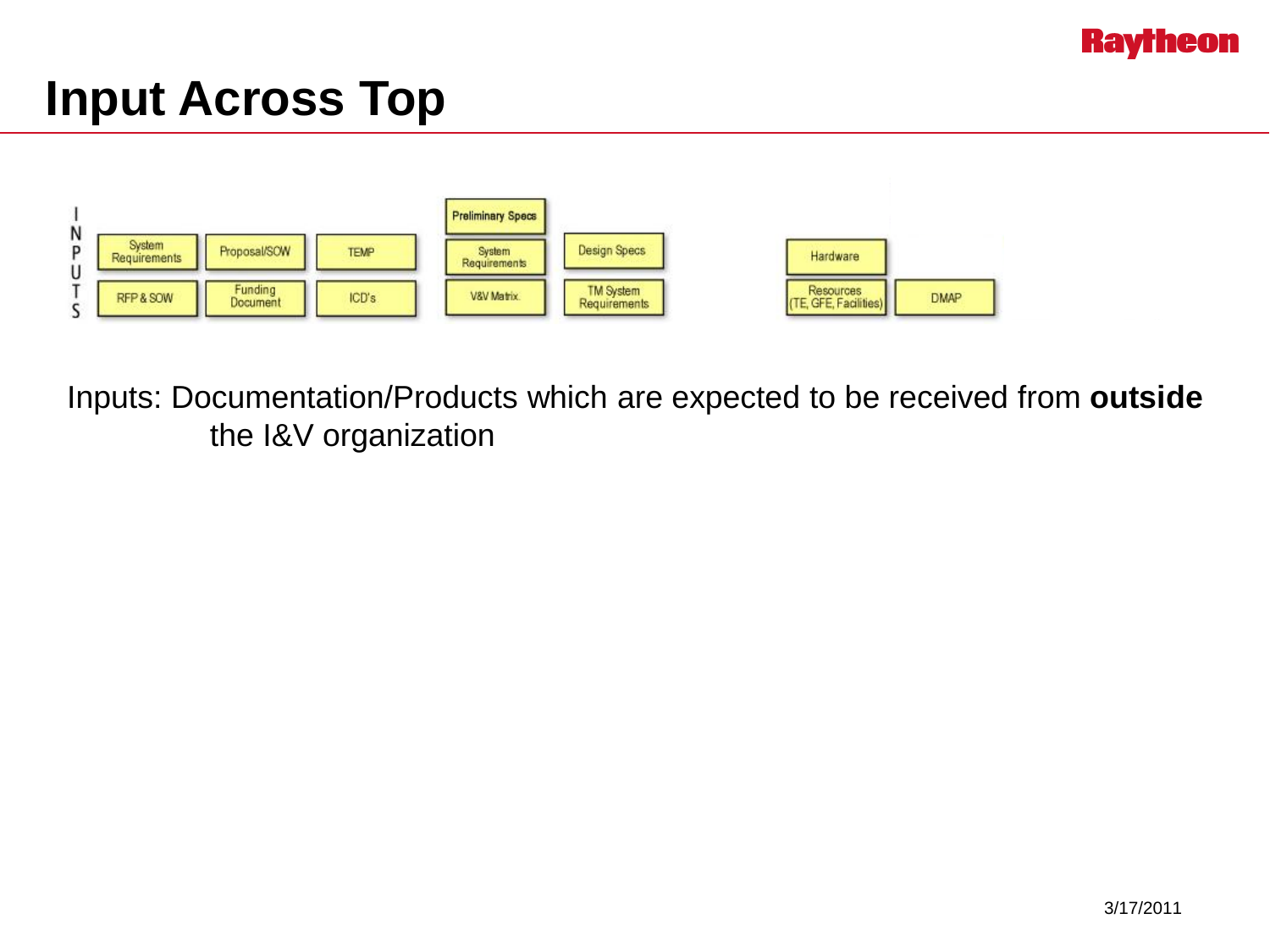





The One Page Process is structured around the existing IPDS process

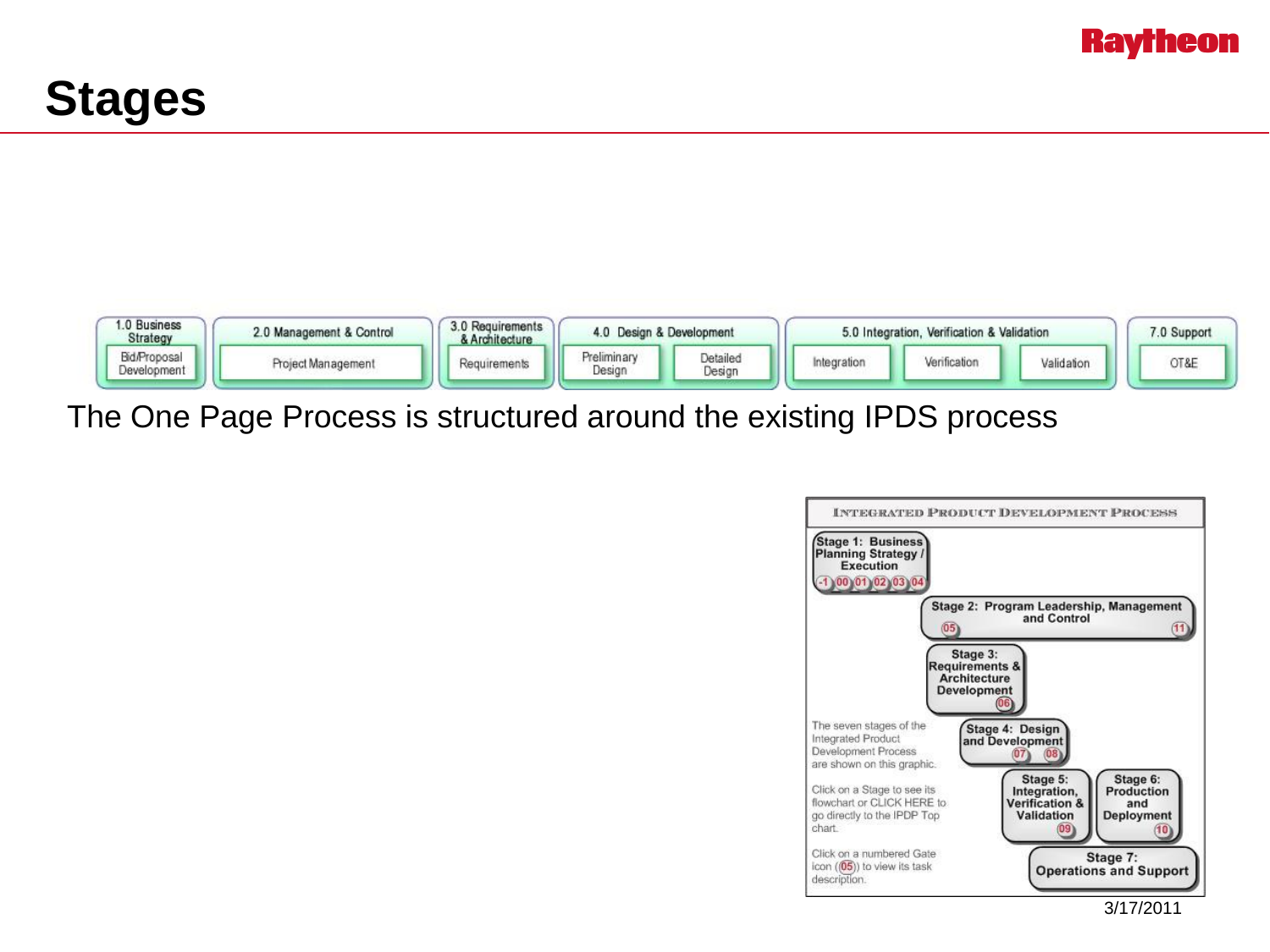

# **Activities**

Activities: The core tasks that I&V accomplishes during the course of a program.



*Note that activities can be repeated across multiple IPDS stages but are generally listed in the stage in which they are first completed*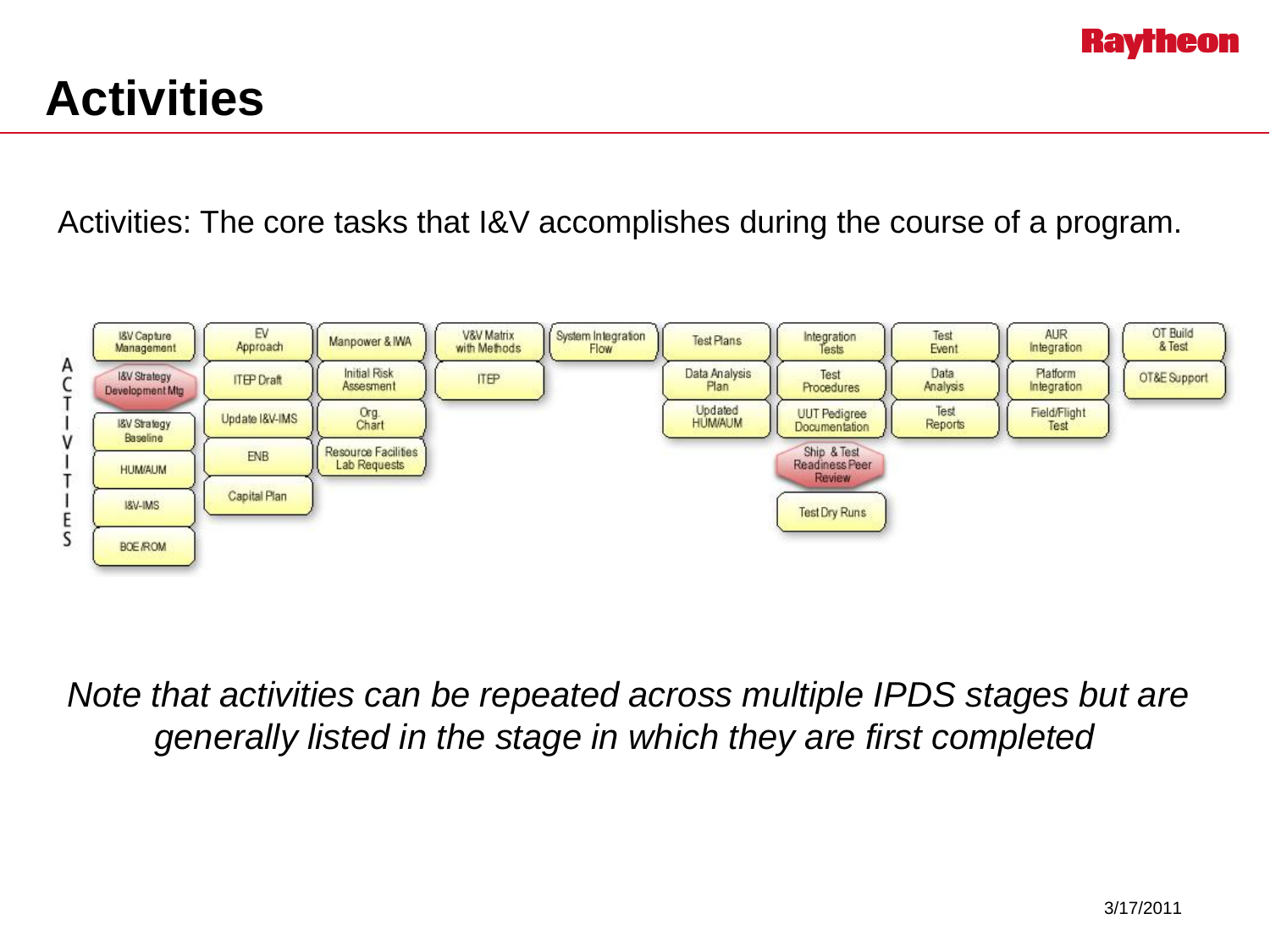#### **Raytheon**

# **Activity Sheets**



Scope - The test procedure contains a scope or purpose that defines the product configurations and tests covered by the procedure. If any of the uses have not been proofed, this condition is clearly stated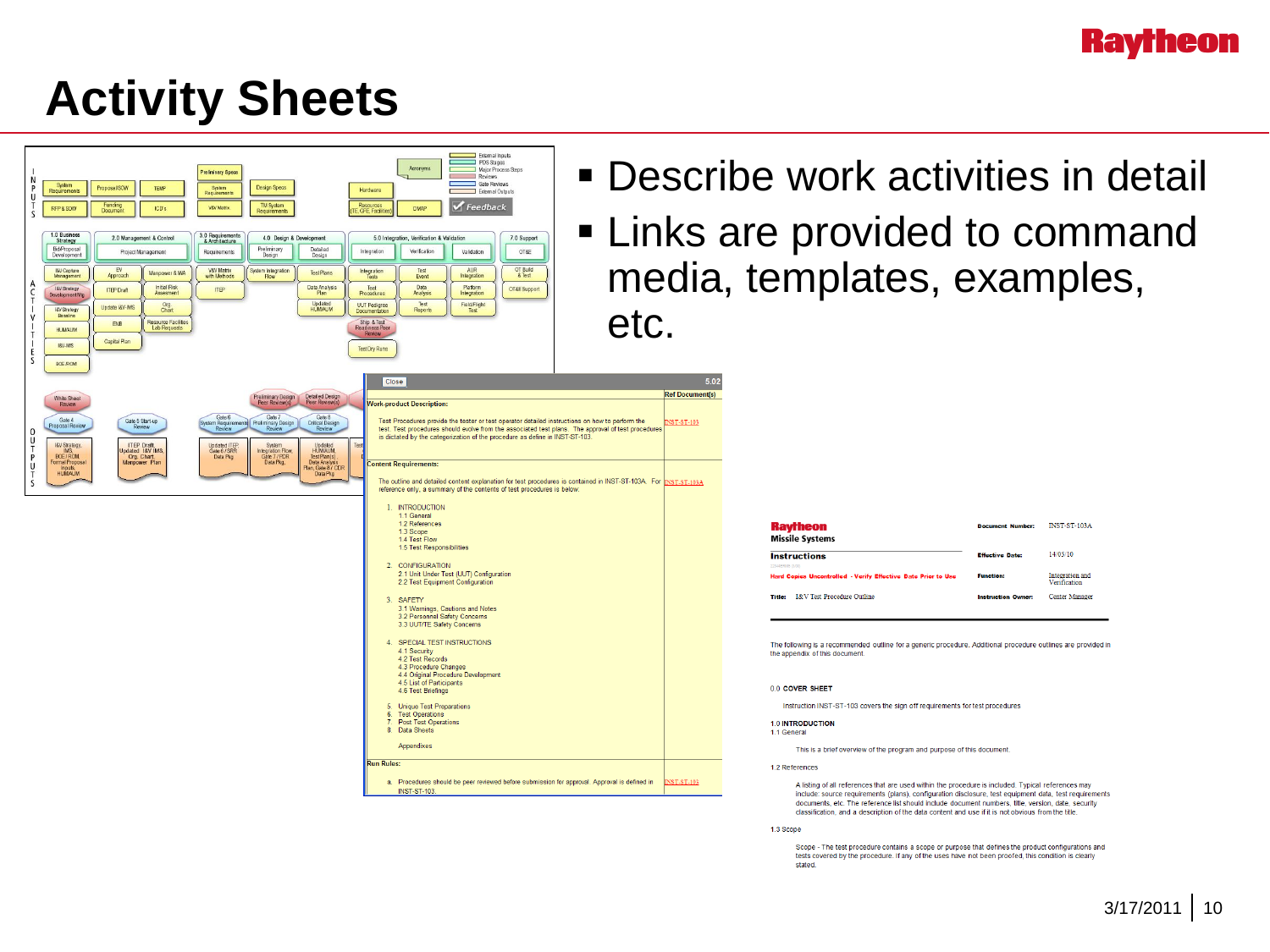

## **Reviews**

Reviews are conducted before and after major activities and stages

*Note that some reviews such as CTS/TRR can be repeated multiple times during the course of the program*

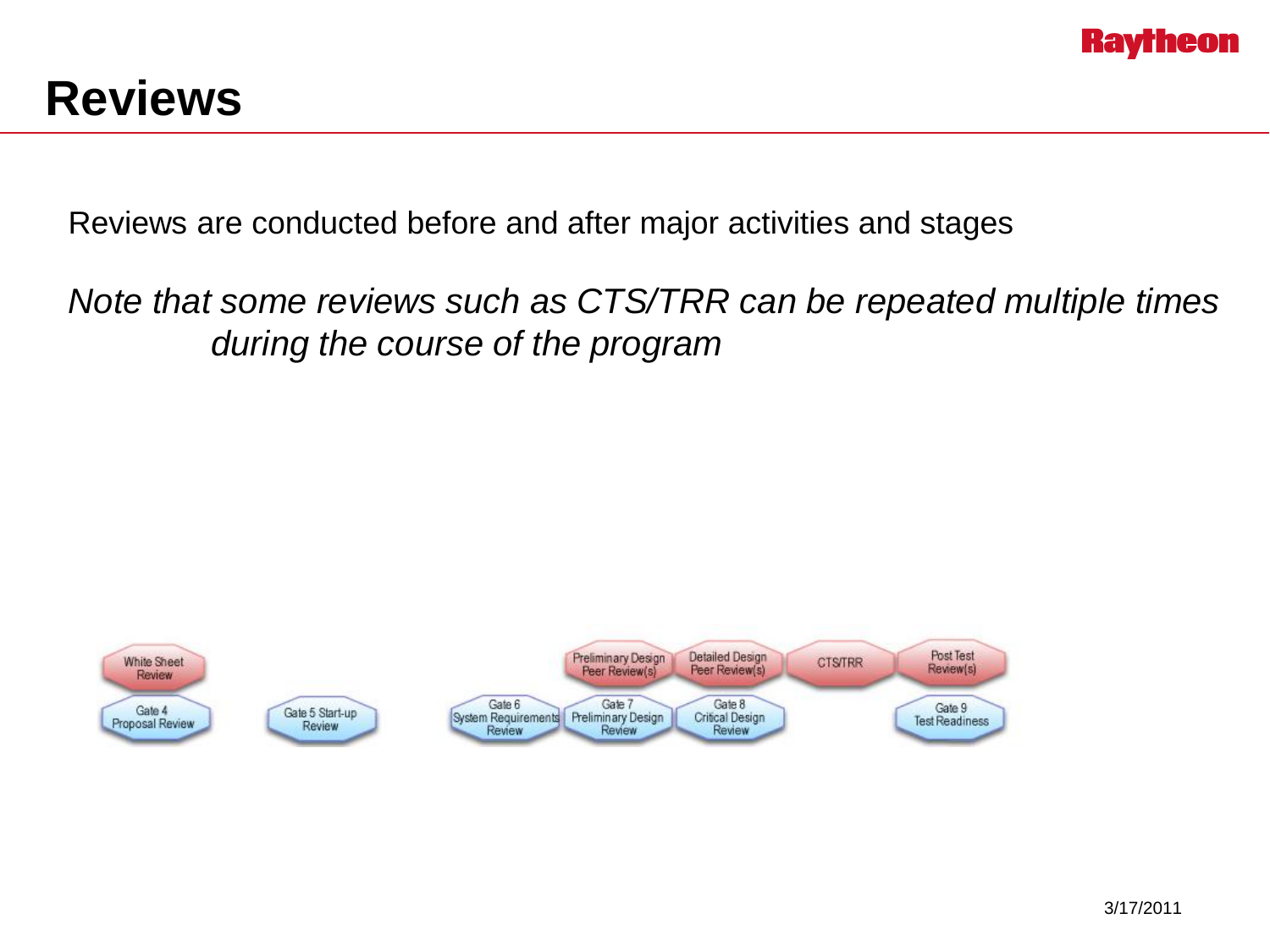

## **Outputs**

#### The products which are created during the course of the given stage